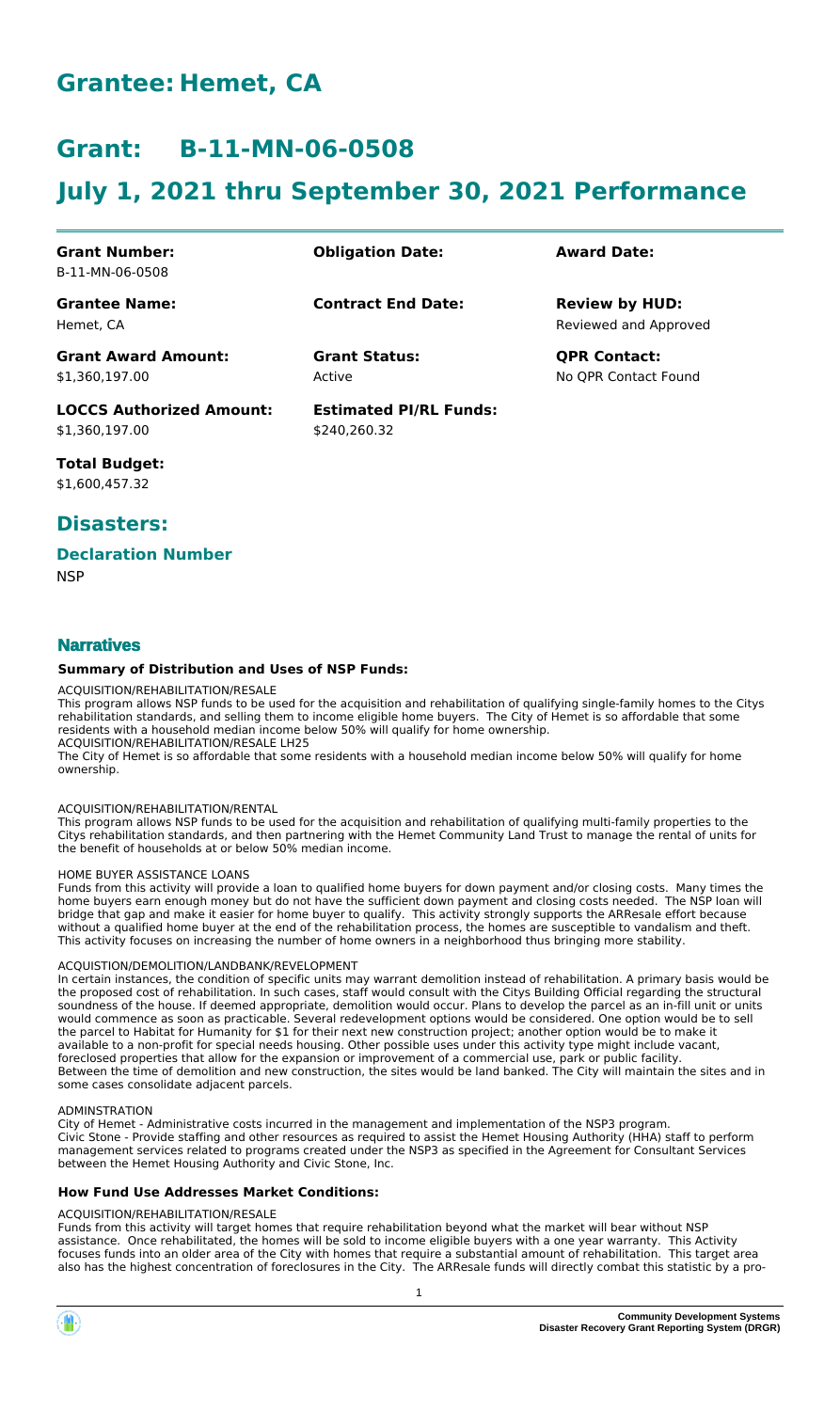active approach in rehabilitating these distressed homes and selling them to qualified home buyers.

#### ACQUISITION/REHABILITATION/RENTAL

Funds from this Activity will target properties that require rehabilitation beyond what the market will bear without NSP assistance; either 2-4 unit properties or a small apartment complex. Once rehabilitated, the units will be transferred to and managed by Hemet Community Land Trust. Hemet is an area with a great need for rental housing because of a high unemployment rate (Hemet 14.3%; CA 12.5%) combined with households with foreclosure histories.

#### HOME BUYER ASSISTANCE LOANS

This activity benefits both the income-qualified household as well as the neighborhood. The low-income household is able to afford a nice, rehabilitated home instead of renting. The surrounding areas are improved because the dilapidated houses are fixed; resulting in higher neighborhood home values. Furthermore, the area is more stabilized by home ownership instead of absentee investor rental properties.

#### **Ensuring Continued Affordability:**

While ARResale initially provides loans to Developer Partners for the acquisition of eligible homes, it does so with an affordability covenant recorded against the property. The covenant ensures that the Developer Partner can only sell the home to an income eligible home buyer.

#### **Definition of Blighted Structure:**

The City of Hemet uses the State of Californias definition of blight as found at California Health & Safety Code Sections 33030 & 33031.33030.(a) It is found and declared that there exist in many communities blighted areas that constitute physical and economic liabilities, requiring redevelopment in the interest of the health, safety, and general welfare of the people of these communities and of the state. (b) A blighted area is one that contains both of the following: (1) An area that is predominantly urbanized, as that term is defined in Section 33320.1, and is an area in which the combination of conditions set forth in Section 33031 is so prevalent and so substantial that it causes a reduction of, or lack of, proper utilization of the area to such an extent that it constitutes a serious physical and economic burden on the community that cannot reasonably be expected to be reversed or alleviated by private enterprise or governmental action, or both, without redevelopment. (2) An area that is characterized by one or more conditions set forth in any paragraph of subdivision (a) of Section 33031 and one or more conditions set forth in any paragraph of subdivision (b) of Section 33031. (c) A blighted area that contains the conditions described in subdivision (b) may also be characterized by the existence of any of the following: (1) Inadequate public improvements. (2) Inadequate water or sewer utilities. (3) Housing constructed as a government-owned project that was constructed before January 1, 1960. 33031.(a) This subdivision describes physical conditions that cause blight: (1) Buildings in which it is unsafe or unhealthy for persons to live or work. These conditions may be caused by serious building code violations, serious dilapidation and deterioration caused by long-term neglect, construction that is vulnerable to serious damage from seismic or geologic hazards, and faulty or inadequate water or sewer utilities. (2) Conditions that prevent or substantially hinder the viable use or capacity of buildings or lots. These conditions may be caused by buildings of substandard, defective, or obsolete design or construction given the present general plan, zoning, or other development standards. (3) Adjacent or nearby incompatible land uses that prevent the development of those parcels or other portions of the project area. (4) The existence of subdivided lots that are in multiple ownership and whose physical development has been impaired by their irregular shapes and inadequate sizes, given present general plan and zoning standards and present market conditions. (b) This subdivision describes economic conditions that cause blight: (1) Depreciated or stagnant property values. (2) Impaired property values, due in significant part, to hazardous wastes on property where the agency may be eligible to use its authority as specified in Article 12.5 (commencing with Section 33459). (3) Abnormally high business vacancies, abnormally low lease rates, or an abnormally high number of abandoned buildings. (4) A serious lack of necessary commercial facilitiesthat are normally found in neighborhoods, including grocery stores, drug stores, and banks and other lending institu

### **Definition of Blighted Structure:**

tions. (5) Serious residential overcrowding that has resulted in significant public health or safety problems. As used in this paragraph, "overcrowding" means exceeding the standard referenced in Article 5 (commencing with Section 32) of Chapter 1 of Title 25 of the California Code of Regulations. (6) An excess of bars, liquor stores, or adult-oriented businesses that has resulted in significant public health, safety, or welfare problems. (7) A high crime

#### **Definition of Affordable Rents:**

For an NSP-funded rental activity, affordable rents shall be defined as the published HOME rents for the MSA of Riverside/San Bernardino/Ontario less utilities. Should any gap be present, funds for this gap will be required from other sources of funding.

#### **Housing Rehabilitation/New Construction Standards:**

The NSP funds will follow the City of Hemet's standards from the ongoing Housing Rehabilitation Programs (funded from HOME and CalHOME): At a minimum, all health and safety issues and all violations to local codes, ordinances, and zoning requirements shall be corrected. In addition, the Uniform Building Code, the National Electrical Code, the Uniform Plumbing Code, the Uniform Mechanical Code, Title 25, and Chapters 5-10 of the Uniform Housing Code, ADA, Section 504, and relevant sections of Titles 24 which pertain to disability access shall be satisfied as part of the rehabilitation. In addition to requiring that the building be brought into compliance with applicable codes, the Program requires specific additional upgrades in all projects. These include: upgrade of electrical equipment grounding and bonding system; GFCI replacement in kitchen, bathroom and exterior areas; fire extinguishers; smoke detector upgrade to current Uniform Building Code; and installation of carbon monoxide detectors; and exterior painting, if needed. All disabled access improvements, emergency repairs or weatherization. All work performed must comply with the rehabilitation standards. Energy Conservation In addition to repairs required because of code violations, the borrower(s) may request that loan proceeds be used to upgrade the property to meet energy conservation standards.Lead Based Paint RepairsControl or abatement of defective lead based paint surfaces will be included in the property rehabilitation where applicable. A lead based paint inspection report may be required of any home built before 1978.Asbestos RemovalRemoval of materials containing asbestos, if necessary, will be included as part of the property rehabilitation.Other Eligible Improvements In addition to the above noted eligible improvements, program funds are available for rehabilitation improvements that are physically attached and permanent in natureas follows:1. Repairs that remedy existing nonconforming uses such as garage conversions, additions, etc.2. Exterior work to help preserve or protect structures, roofing, siding (if significantly damaged), re leveling, bracing (including earthquake bracing), repair/replacement of screens/windows, doors and door locks, structural and/or foundation damage, replacement of deteriorated attached porch and step structures (i.e., mobile home porches made of plywood).3. Interior work to make a structure more livable and repair/replace/restore important parts such as plumbing (i.e., re pipe and replacement of fixtures), damaged flooring, faulty or inadequate heating/cooling systems, inoperable built in appliances, damaged ceilings, water heaters, electrical wiring and service, painting (if walls are water damaged).4. Weatherization and energy conservation items such as insulation, caulking, weather stripping, if all health and safety code violations have been corrected.5. Fumigation and treatment of termites and pest control.6. Modifications which aid the mobility of the elderly and physically disabled such as shower units with seats, lever hardware, retrofitting toilets to achieve adequate height, moving power points and light switches, ramping, reconstructing doorways, lowering sinks in kitchens and bathrooms. All health

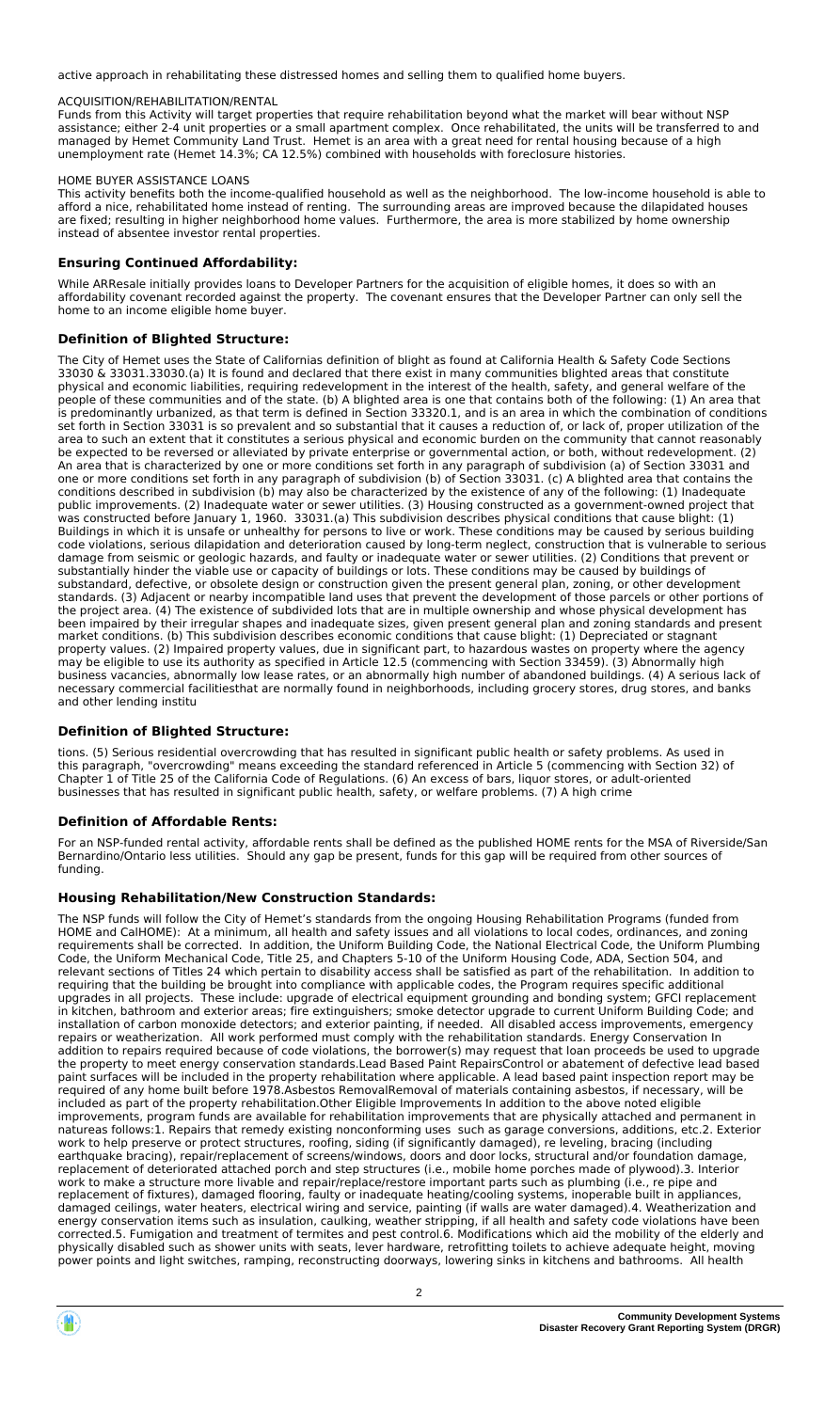and safety code violations must be corrected to be eligible for disabled access improvements and emergency repairs. Testing for the presence of lead based paint and associa

### **Housing Rehabilitation/New Construction Standards:**

ted abatement, as required. (Any costs associated with abatement of lead based paint will be processed as a part of the loan.) Incipient repair items (i.e. household appliances, furnaces that are likely to fail within a few years) may be eligible for replacement if the item is replaced with one of moderate quality only. Owners medical conditions may warrant new or replacement appliances. Ineligible Improvements 1. Repair, purchase or installation of kitchen appliances, wh

## **Vicinity Hiring:**

The jurisdiction certifies that it will, to the maximum extent feasible, provide for hiring of employees that reside in the vicinity of NSP3 funded projects or contract with small businesses that are owned and operated by persons residing in the vicinity of NSP3 projects.

### **Procedures for Preferences for Affordable Rental Dev.:**

The jurisdiction certifies that it will be abide by the procedures described in its NSP3 Abbreviated Plan to create preferences for the development of affordable rental housing for properties assisted with NSP3 funds.

### **Grantee Contact Information:**

Tiffany Barnett, Accountant tbarnett@cityofhemet.org 951-765-2353 445 E. Florida Avenue Hemet, CA 92543

| <b>Overall</b>                                     | <b>This Report Period</b> | <b>To Date</b> |
|----------------------------------------------------|---------------------------|----------------|
| <b>Total Projected Budget from All Sources</b>     | \$0.00                    | \$1,600,457.32 |
| <b>Total Budget</b>                                | \$0.00                    | \$1,600,457.32 |
| <b>Total Obligated</b>                             | \$0.00                    | \$1,600,457.32 |
| <b>Total Funds Drawdown</b>                        | \$0.00                    | \$1,439,710.98 |
| <b>Program Funds Drawdown</b>                      | \$0.00                    | \$1,197,162.45 |
| <b>Program Income Drawdown</b>                     | \$0.00                    | \$242,548.53   |
| <b>Program Income Received</b>                     | \$0.00                    | \$242,548.53   |
| <b>Total Funds Expended</b>                        | \$0.00                    | \$1,623,949.69 |
| <b>HUD Identified Most Impacted and Distressed</b> | \$0.00                    | \$0.00         |
| <b>Other Funds</b>                                 | \$0.00                    | \$0.00         |
| Match Funds                                        | \$0.00                    | \$0.00         |
| Non-Match Funds                                    | \$0.00                    | \$0.00         |

## **Funds Expended**

| <b>Overall</b>                                 | <b>This Period</b> | <b>To Date</b> |
|------------------------------------------------|--------------------|----------------|
| ANR Industries, Inc.                           | \$0.00             | \$0.00         |
| City of Hemet Housing Authority                | \$0.00             | \$887,319.53   |
| CivicStone, Inc.                               | \$0.00             | \$75,750.15    |
| Marana Construction                            | \$0.00             | \$111,088.00   |
| <b>VCD Corp</b>                                | \$0.00             | \$131.290.00   |
| West Coast Development & DBJ Development Corp. | \$0.00             | \$418,502.01   |

# **Progress Toward Required Numeric Targets**

| <b>Requirement</b>                | <b>Target</b>  | <b>Projected</b> | <b>Actual</b> |
|-----------------------------------|----------------|------------------|---------------|
| <b>Overall Benefit Percentage</b> | 99.99%         | $.00\%$          | $.00\%$       |
| <b>Minimum Non Federal Match</b>  | \$.00          | \$.00            | \$.00         |
| <b>Overall Benefit Amount</b>     | \$1,438,451.91 | \$.00            | \$.00         |
| <b>Limit on Public Services</b>   | \$204,029.55   | \$.00            | \$.00         |
| <b>Limit on Admin/Planning</b>    | \$136,019.70   | \$161,861.55     | \$155.899.50  |